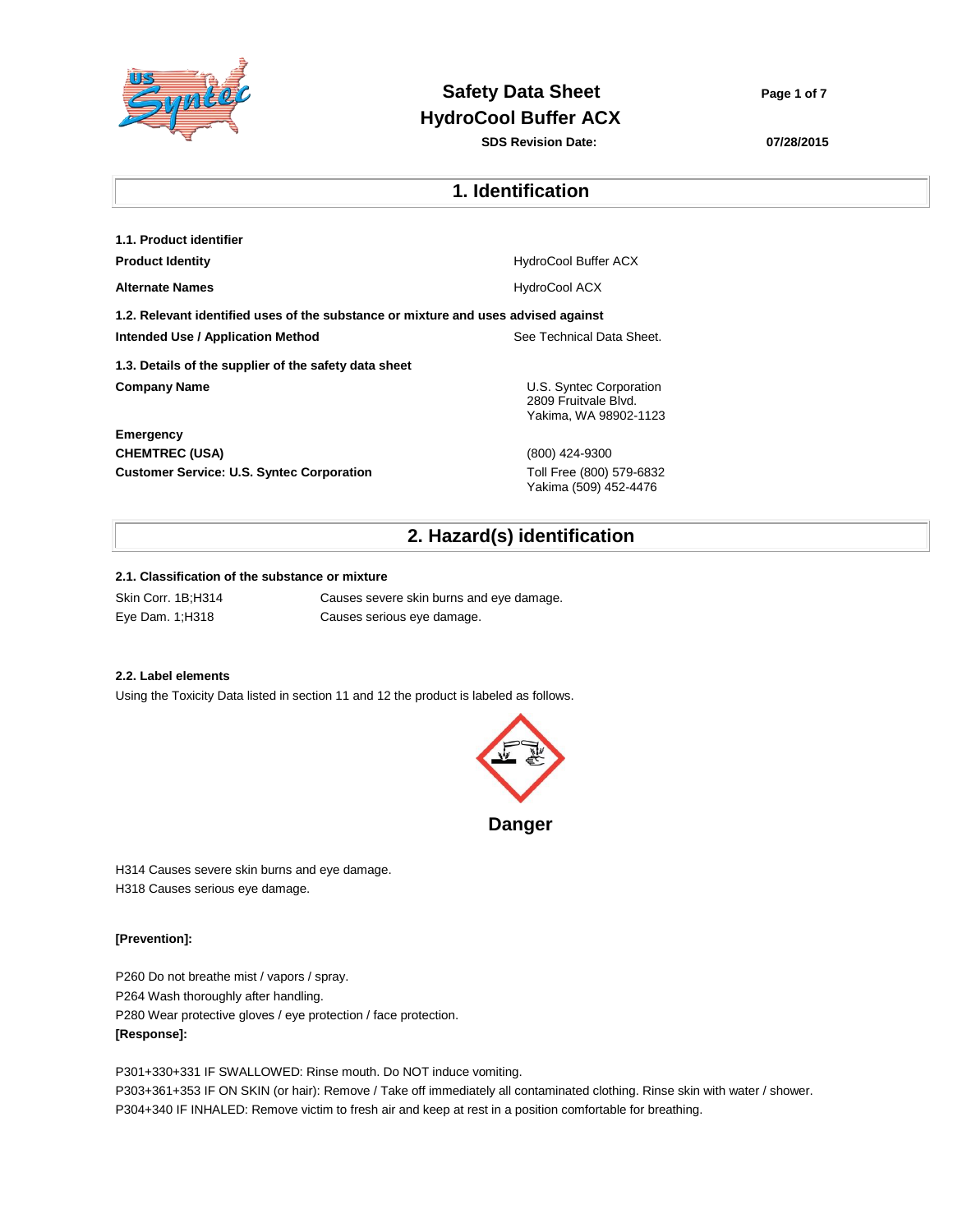**Page 2 of 7**

P305+351+338 IF IN EYES: Rinse cautiously with water for several minutes. Remove contact lenses if present and easy to do - continue rinsing. P310 Immediately call a POISON CENTER or doctor / physician.

P363 Wash contaminated clothing before reuse.

## **[Storage]:**

P405 Store locked up. **[Disposal]:** 

P501 Dispose of contents / container in accordance with local / national regulations.

## **3. Composition/information on ingredients**

This product contains the following substances that present a hazard within the meaning of the relevant State and Federal Hazardous Substances regulations.

| Ingredient/Chemical Designations                                  | Weight %   | ີ <sup>ຕ</sup> '≘ssification          | Notes<br>. |
|-------------------------------------------------------------------|------------|---------------------------------------|------------|
| <b>Phosphoric acid</b><br><b>CAS Number:</b><br>0007664-38-2<br>. | $ 25 - 50$ | $( > 25\%)$<br><b>D.U244</b><br>Corr. | $[1][2]$   |

In accordance with paragraph (i) of §1910.1200, the specific chemical identity and/or exact percentage (concentration) of composition has been withheld as a trade secret.

[1] Substance classified with a health or environmental hazard.

[2] Substance with a workplace exposure limit.

[3] PBT-substance or vPvB-substance. \*The full texts of the phrases are shown in Section 16.

## **4. First aid measures**

#### **4.1. Description of first aid measures**

| General     | In all cases of doubt, or when symptoms persist, seek medical attention.<br>Never give anything by mouth to an unconscious person.                                                                                                     |
|-------------|----------------------------------------------------------------------------------------------------------------------------------------------------------------------------------------------------------------------------------------|
| Inhalation  | Remove to fresh air, keep patient warm and at rest. If breathing is irregular or stopped, give artificial respiration. If<br>unconscious place in the recovery position and obtain immediate medical attention. Give nothing by mouth. |
| Eyes        | Irrigate copiously with clean water for at least 15 minutes, holding the eyelids apart and seek medical attention.                                                                                                                     |
| <b>Skin</b> | Remove contaminated clothing. Wash skin thoroughly with soap and water or use a recognized skin cleanser.                                                                                                                              |
| Ingestion   | If swallowed obtain immediate medical attention. Keep at rest. Do NOT induce vomiting.                                                                                                                                                 |
|             | 4.2. Most important symptoms and effects, both acute and delayed                                                                                                                                                                       |
| Overview    | Product is corrosive to eyes and skin. May cause irritation or damages to respiratory passages. See section 2 for<br>further details.                                                                                                  |
| Eyes        | Causes serious eye damage.                                                                                                                                                                                                             |
| <b>Skin</b> | Causes severe skin burns and eye damage.                                                                                                                                                                                               |

## **5. Fire-fighting measures**

### **5.1. Extinguishing media**

Use water spray to keep fire-exposed containers cool.

#### **5.2. Special hazards arising from the substance or mixture**

Although this product does not meet the parameters for flammability, it can react with metals to form hydrogen (a flammable gas). Hazardous decomposition: Oxides of phosphorus are formed during thermal decomposition.

Do not breathe mist / vapors / spray.

### **5.3. Advice for fire-fighters**

Product is not combustible.

**ERG Guide No.** 154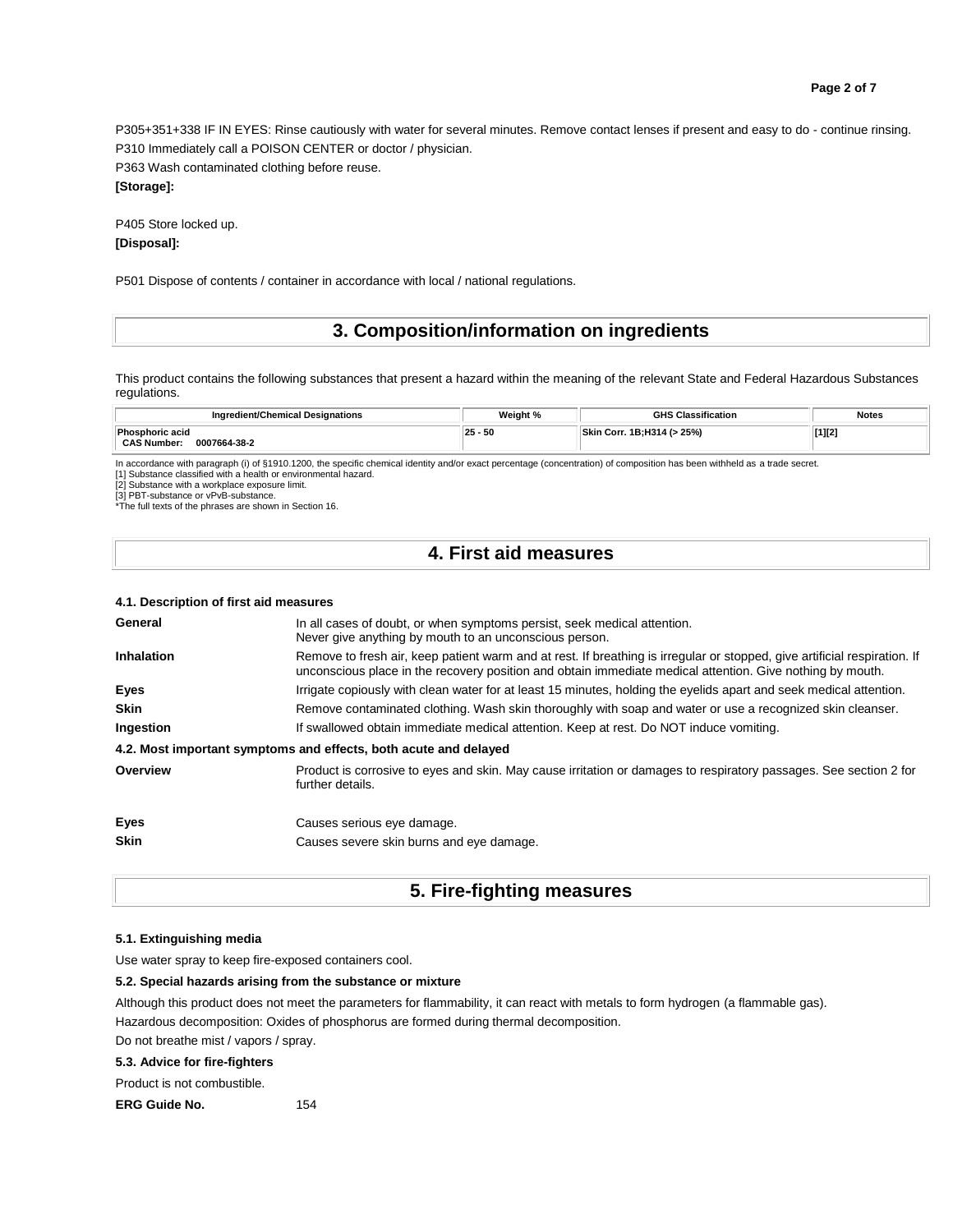## **6. Accidental release measures**

### **6.1. Personal precautions, protective equipment and emergency procedures**

Put on appropriate personal protective equipment (see section 8).

Although this product does not meet the parameters for flammability, it can react with metals to form hydrogen (a flammable gas).

### **6.2. Environmental precautions**

Do not allow spills to enter drains or waterways.

Use good personal hygiene practices. Wash hands before eating, drinking, smoking or using toilet. Promptly remove soiled clothing and wash thoroughly before reuse.

### **6.3. Methods and material for containment and cleaning up**

Although this product does not meet the parameters for flammability, it can react with metals to form hydrogen (a flammable gas).

Absorb spills with dry sand or earth, then place in chemical waste container for disposal. Neutralize residue with base such as soda ash or lime. Flush residual spill area with large amounts of water.

Neutralize residual product in the spill area using sodium carbonate or sodium bicarbonate.

## **7. Handling and storage**

### **7.1. Precautions for safe handling**

See section 2 for further details. - [Prevention]:

### **7.2. Conditions for safe storage, including any incompatibilities**

Due to high density, product is extremely heavy and if double stacked could crush or collapse bottom pallets and drums.

Do not allow product to freeze. Store inside at temperatures between 40 and 100°F.

Incompatible materials: Incompatible with alkaline materials and sodium silicate.

Store away from oxidizers and alkalis.

See section 2 for further details. - [Storage]:

### **7.3. Specific end use(s)**

No data available.

## **8. Exposure controls and personal protection**

### **8.1. Control parameters**

**Exposure** 

| CAS No.      | Ingredient      | Source       | Value                     |
|--------------|-----------------|--------------|---------------------------|
| 0007664-38-2 | Phosphoric acid | <b>OSHA</b>  | TWA 1 mg/m3               |
|              |                 | <b>ACGIH</b> | TWA: 1 mg/m3STEL: 3 mg/m3 |
|              |                 | <b>NIOSH</b> | TWA 1 mg/m3 ST 3 mg/m3    |
|              |                 | Supplier     | No Established Limit      |

#### **Carcinogen Data**

| CAS No.      | Ingredient      | <b>Source</b> | Value                                                              |
|--------------|-----------------|---------------|--------------------------------------------------------------------|
| 0007664-38-2 | Phosphoric acid | <b>OSHA</b>   | Select Carcinogen: No                                              |
|              |                 | <b>NTP</b>    | Known: No: Suspected: No                                           |
|              |                 | <b>IARC</b>   | Group 1: No; Group 2a: No; Group 2b: No; Group 3: No; Group 4: No; |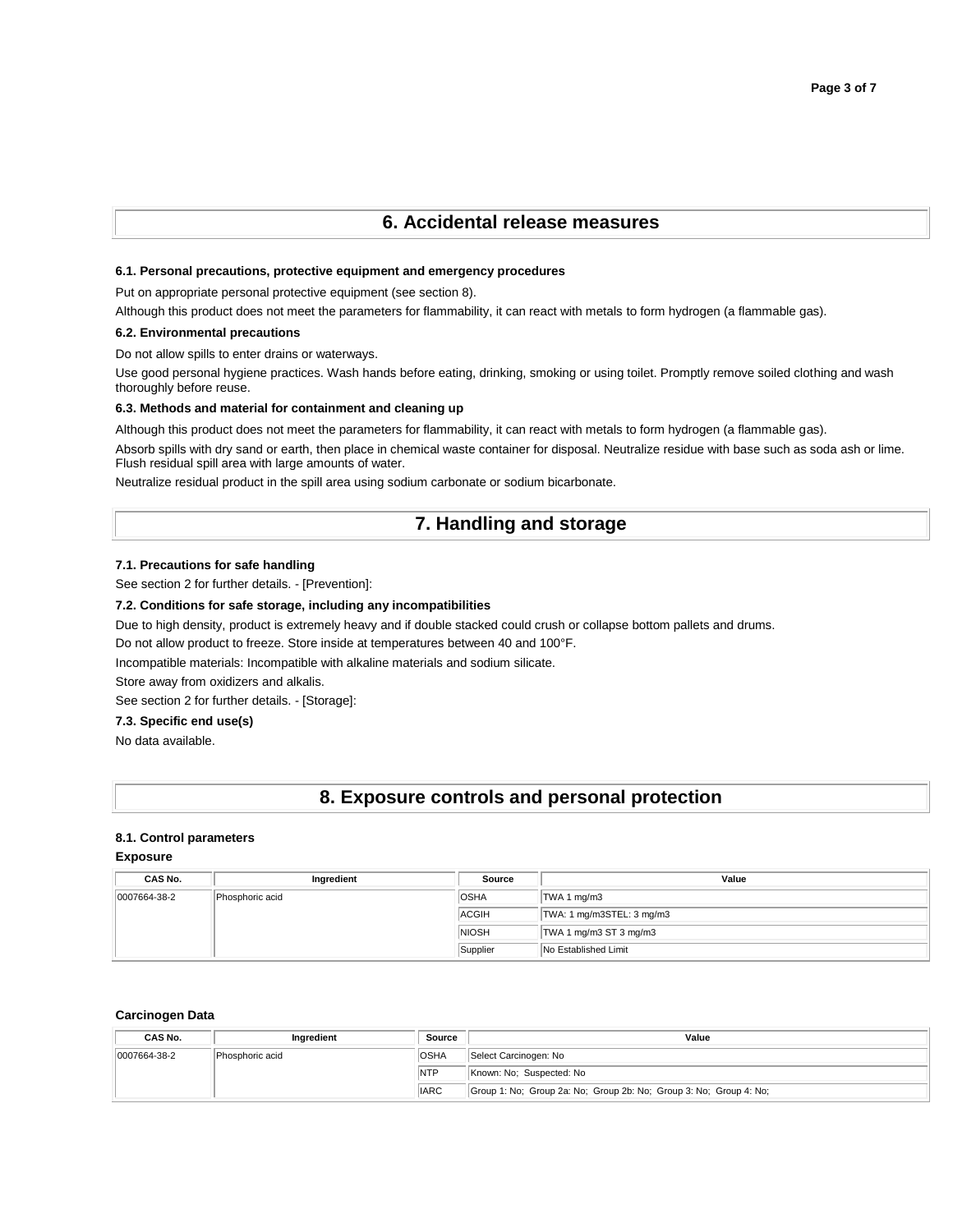| 8.2. Exposure controls      |                                                                                                                                                                                                                                                     |
|-----------------------------|-----------------------------------------------------------------------------------------------------------------------------------------------------------------------------------------------------------------------------------------------------|
| Respiratory                 | Respiratory protection is not required with proper ventilation.                                                                                                                                                                                     |
| Eyes                        | Safety glasses with face shield.                                                                                                                                                                                                                    |
| <b>Skin</b>                 | Workers should be equipped with acid-resistant synthetic aprons. Acid-resistant gloves (neoprene, nitrile, etc) are<br>recommended.                                                                                                                 |
| <b>Engineering Controls</b> | Local exhaust and general mechanical ventilation are recommended.                                                                                                                                                                                   |
| <b>Other Work Practices</b> | An eyewash fountain should be located in areas where the product is used. Use good personal hygiene practices.<br>Wash hands before eating, drinking, smoking or using toilet. Promptly remove soiled clothing and wash thoroughly<br>before reuse. |

See section 2 for further details. - [Prevention]:

# **9. Physical and chemical properties**

| Appearance                                   | Transp       |
|----------------------------------------------|--------------|
| Odor                                         | Similar      |
| Odor threshold                               | Not det      |
| рH                                           | $0.8 - 0.9$  |
| Melting point / freezing point               | Not Me       |
| Initial boiling point and boiling range      | Not Me       |
| <b>Flash Point</b>                           | 219F         |
| Evaporation rate (Ether = 1)                 | 1            |
| Flammability (solid, gas)                    | Not Ap       |
| Upper/lower flammability or explosive limits | Lower        |
|                                              | <b>Upper</b> |

Vapor pressure (Pa) and Contact Contact Contact Contact Contact Contact Contact Contact Contact Contact Contact Contact Contact Contact Contact Contact Contact Contact Contact Contact Contact Contact Contact Contact Contac **Vapor Density Not Measured** Not Measured **Specific Gravity** 1.15 **Solubility in Water** Complete Partition coefficient n-octanol/water (Log Kow) Not Measured Auto-ignition temperature **Not Auto-ignition temperature Not Measured Decomposition temperature Not Measured** Not Measured **Viscosity (cSt)** Not Measured **9.2. Other information** No other relevant information.

**Appearance** Transparent, yellowish Liquid Similar to that of a Latex House Paint. **Not determined Not Measured Not Measured Not Applicable Lower Explosive Limit: Not Measured Upper Explosive Limit:** Not Measured

# **10. Stability and reactivity**

# **10.1. Reactivity**

Hazardous Polymerization will not occur. **10.2. Chemical stability** Stable under normal circumstances. **10.3. Possibility of hazardous reactions**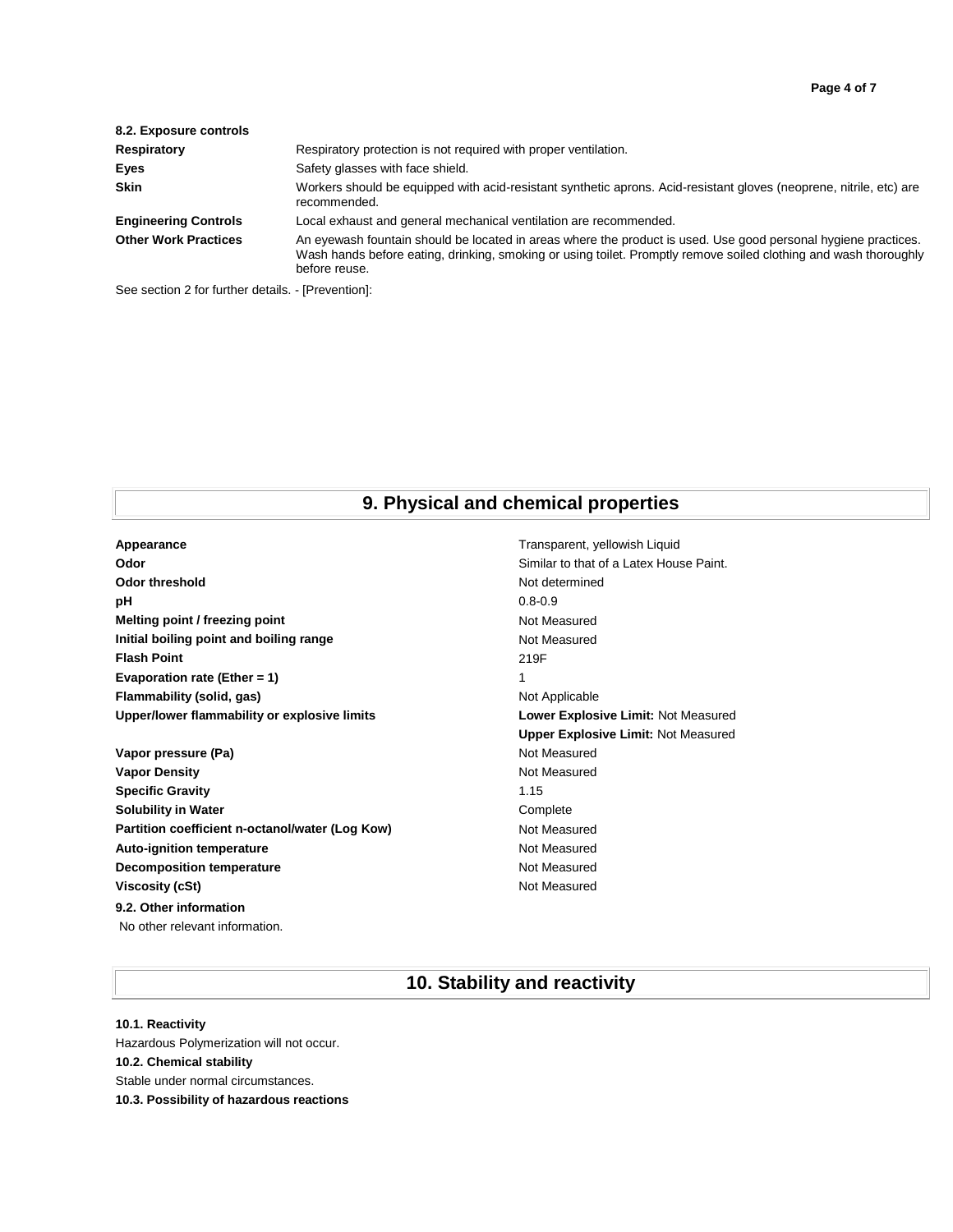No data available.

**10.4. Conditions to avoid**

High temperatures, flames, and incompatibles.

Do not store near chlorine-containing compounds.

### **10.5. Incompatible materials**

Incompatible with alkaline materials and sodium silicate.

## **10.6. Hazardous decomposition products**

Oxides of phosphorus are formed during thermal decomposition.

# **11. Toxicological information**

### **Acute toxicity**

| Ingredient                    | Oral LD50.<br>mg/kg | Skin LD50.<br>mg/kg | Inhalation<br>Vapor LC50.<br>ma/L/4hr | <b>Inhalation</b><br>Dust/Mist LC50.<br>ma/L/4hr | <b>Inhalation</b><br>Gas LC50.<br>ppm |
|-------------------------------|---------------------|---------------------|---------------------------------------|--------------------------------------------------|---------------------------------------|
| Phosphoric acid - (7664-38-2) | No data available   | No data available   | No data available                     | No data available                                | No data available                     |

Note: When no route specific LD50 data is available for an acute toxin, the converted acute toxicity point estimate was used in the calculation of the product's ATE (Acute Toxicity Estimate).

| <b>Classification</b>         | Category | <b>Hazard Description</b>                |
|-------------------------------|----------|------------------------------------------|
| Acute toxicity (oral)         |          | Not Applicable                           |
| Acute toxicity (dermal)       | $-- -$   | Not Applicable                           |
| Acute toxicity (inhalation)   | ---      | Not Applicable                           |
| Skin corrosion/irritation     | 1B       | Causes severe skin burns and eye damage. |
| Serious eye damage/irritation |          | Causes serious eye damage.               |
| Respiratory sensitization     |          | Not Applicable                           |
| Skin sensitization            |          | Not Applicable                           |
| Germ cell mutagenicity        | ---      | Not Applicable                           |
| Carcinogenicity               | ---      | Not Applicable                           |
| Reproductive toxicity         |          | Not Applicable                           |
| STOT-single exposure          |          | Not Applicable                           |
| STOT-repeated exposure        | ---      | Not Applicable                           |
| Aspiration hazard             |          | Not Applicable                           |

# **12. Ecological information**

## **12.1. Toxicity** No additional information provided for this product. See Section 3 for chemical specific data. **Aquatic Ecotoxicity**

| redient                                      | へにへ fial<br>mg/l | $\cdots$ FCEA or ustages<br>$\overline{AB}$<br>1066a<br>mg/l | ErC50 algae<br>mg/l |
|----------------------------------------------|------------------|--------------------------------------------------------------|---------------------|
| Dhochbo<br>(7664-38-2)<br>0.015<br>אוטארוויי | Available<br>Not | N <sub>0</sub><br>Available                                  | Not Ava<br>ulable   |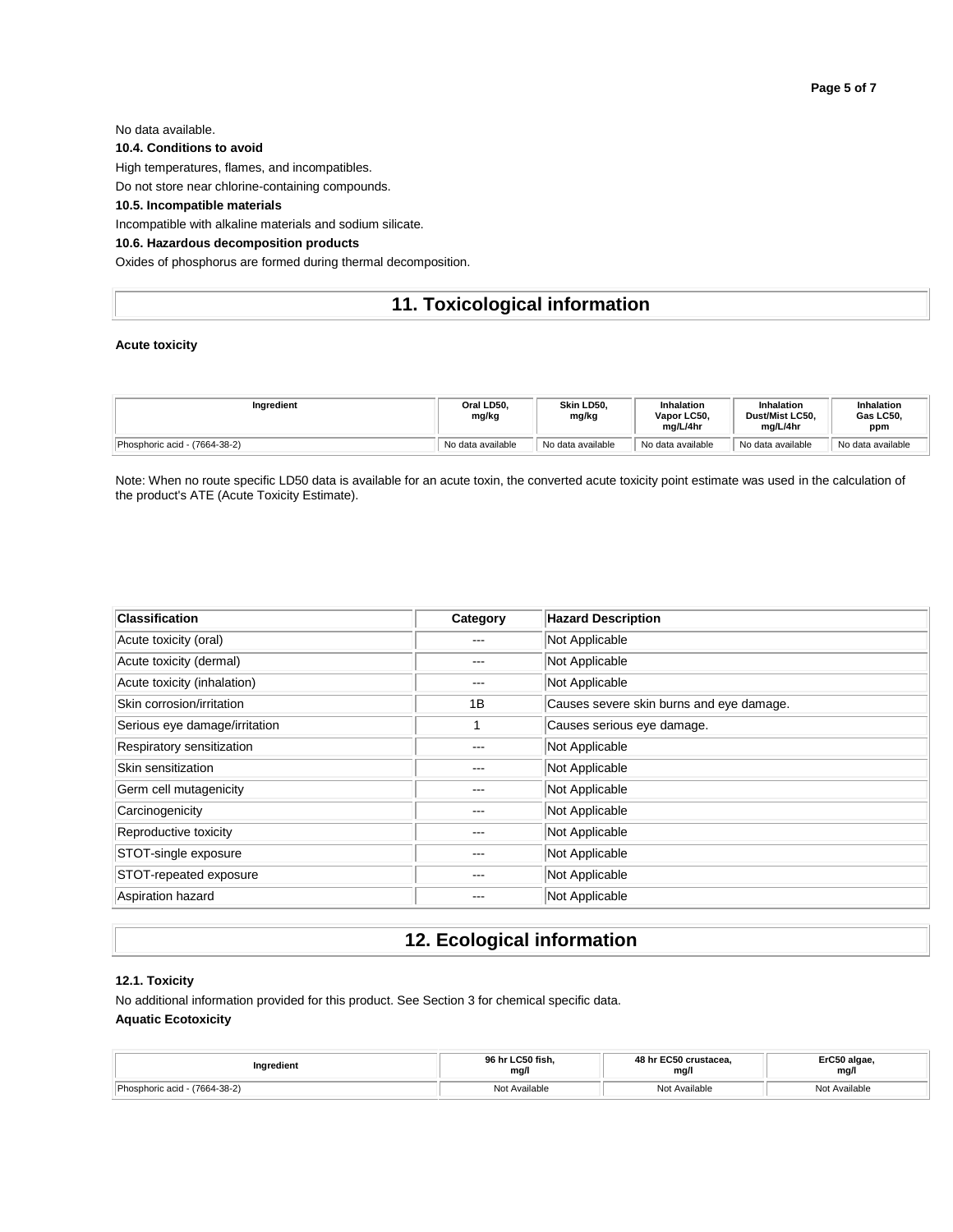**12.2. Persistence and degradability** There is no data available on the preparation itself. **12.3. Bioaccumulative potential** Not Measured **12.4. Mobility in soil** No data available.

## **12.5. Results of PBT and vPvB assessment**

This product contains no PBT/vPvB chemicals. **12.6. Other adverse effects** No data available.

## **13. Disposal considerations**

#### **13.1. Waste treatment methods**

Observe all federal, state and local regulations when disposing of this substance.

# **14. Transport information**

### **DOT (Domestic Surface Transportation) IMO / IMDG (Ocean**

| 14.1. UN number                     | NA1760                                                                                    | UN1760                                         | <b>UN1760</b>       |
|-------------------------------------|-------------------------------------------------------------------------------------------|------------------------------------------------|---------------------|
| name                                | 14.2. UN proper shipping NA1760, Compounds, cleaning liquid,<br>(Phosphoric Acid), 8, III | Corrosive liquids, n.o.s.<br>(Phosphoric Acid) | Corrosiv<br>(Phosph |
| 14.3. Transport hazard<br>class(es) | <b>DOT Hazard Class: 8</b>                                                                | IMDG: 8<br><b>Sub Class: Not Applicable</b>    | <b>Air Clas</b>     |
| 14.4. Packing group                 | Ш                                                                                         | Ш                                              | Ш                   |
| 14.5. Environmental hazards         |                                                                                           |                                                |                     |
| <b>IMDG</b>                         | Marine Pollutant: No                                                                      |                                                |                     |
| 14.6. Special precautions for user  |                                                                                           |                                                |                     |
|                                     | No further information                                                                    |                                                |                     |

**Transportation)** Corrosive liquids, n.o.s. (Phosphoric Acid)

**ICAO/IATA**

Corrosive liquids, n.o.s., (Phosphoric Acid)

**Air Class:** 8

# **15. Regulatory information**

**Regulatory Overview** The regulatory data in Section 15 is not intended to be all-inclusive, only selected regulations are represented. Toxic Substance Control Act All components of this material are either listed or exempt from listing on the TSCA Inventory. **( TSCA) WHMIS Classification** D2B E

**US EPA Tier II Hazards Fire:** No **Sudden Release of Pressure:** No **Reactive:** No **Immediate (Acute):** Yes **Delayed (Chronic):** No

**EPCRA 311/312 Chemicals and RQs (lbs):**

Phosphoric acid ( 5,000.00)

**EPCRA 302 Extremely Hazardous:**

To the best of our knowledge, there are no chemicals at levels which require reporting under this statute.

#### **EPCRA 313 Toxic Chemicals:**

To the best of our knowledge, there are no chemicals at levels which require reporting under this statute.